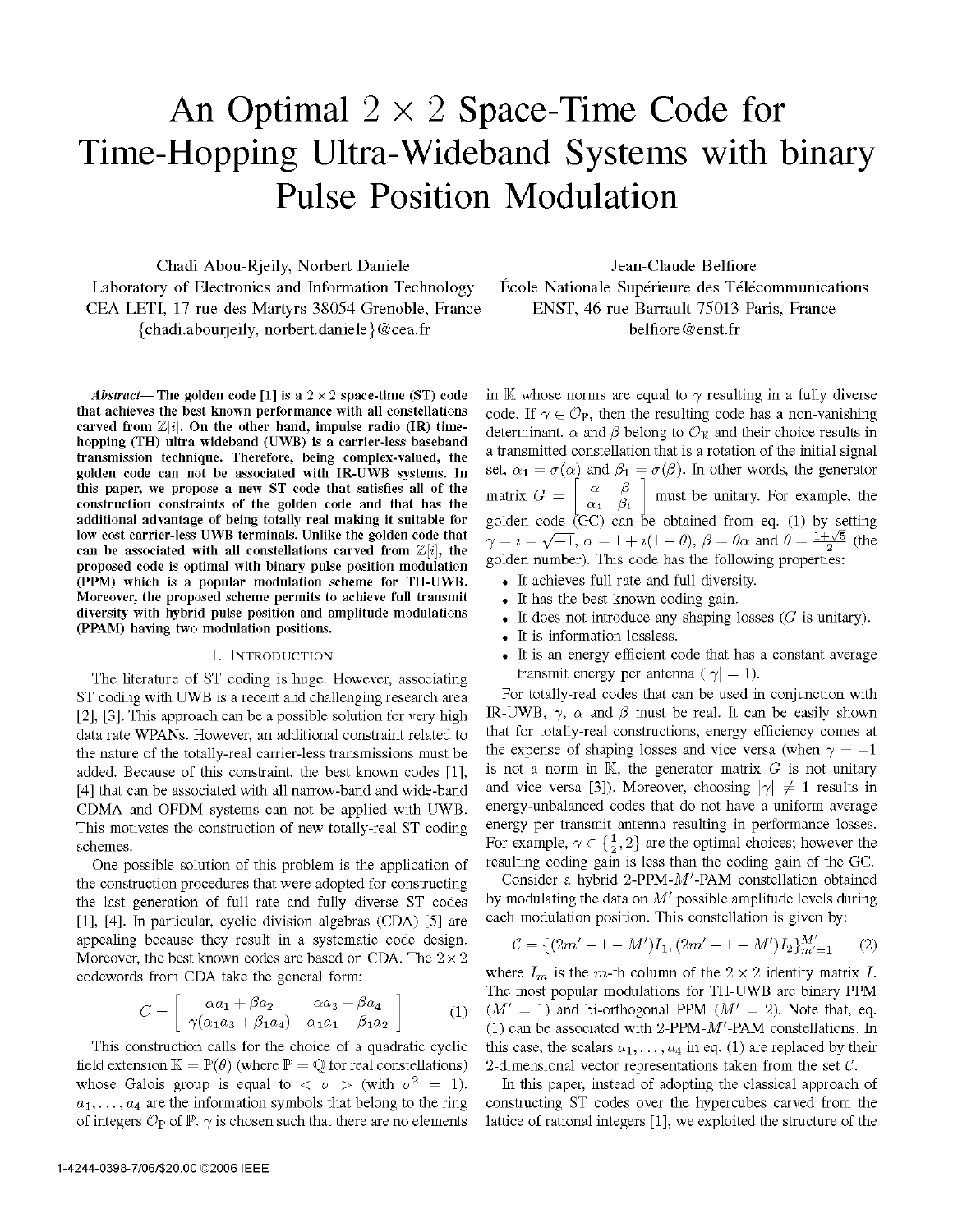constellation in eq. (2) in order to construct an adapted coding scheme. This code keeps the natural advantages of carrier-less impulse radio UWB (no need for frequency synthesizers, low cost, ...) and achieves better performance with higher spectral efficiency. In particular, the proposed solution outperforms all ST codes constructed from totally-real CDAs.

#### II. SYSTEM MODEL

Consider <sup>a</sup> single-user multi-antenna TH-UWB system with  $P = 2$  transmit antennas and Q receive antennas. The antennas of the same user will share the same TH sequence, and since multiple access interference is not considered in this work, no reference to the TH sequence will be made hereafter. The signal transmitted from the  $p$ -th antenna can be expressed as:

$$
s_p(t) = \sum_{n=0}^{N_f - 1} \sum_{m=0}^{M-1} a_{p,m} w(t - nT_f - m\delta)
$$
 (3)

where  $a_{p,m}$  is the  $(m+1)$ -th component of the M-dimensional vector  $A_p$  that belongs to the set C given in eq. (2) for  $p =$  $1, \ldots, P$  and  $m = 0, \ldots, M - 1$   $(M = 2$  in what follows). In other words,  $A_p = [a_{p,0}, \ldots, a_{p,M-1}]^T \in \mathcal{C}$  is composed of  $M-1$  zero values and one component that belongs to the  $M'$ ary PAM constellation.  $w(t)$  is the monocycle pulse waveform of duration  $T_w$  normalized to have unit energy.  $N_f$  pulses are used to convey each information symbol. Each one of these pulses is emitted during one time frame of duration  $T_f$ .  $\delta$ is the modulation delay and is chosen to verify  $\delta \geq T_w$ . In what follows, we suppose that  $T_f$  is larger than the channel delay spread and, consequently, the considered system does not suffer from inter frame interference (IFI) or inter symbol interference (ISI).

The signal received at the  $q$ -th antenna is given by:

$$
r_q(t) = \sum_{p=1}^{P} \sum_{n=0}^{N_f-1} \sum_{m=0}^{M-1} a_{p,m} h_{q,p}(t - nT_f - m\delta) + n_q(t)
$$
 (4)

where  $n_q(t)$  is the noise at the q-th antenna which is supposed to be real AWGN with double sided spectral density  $PN_0/2$ .  $h_{q,p}(t)$  is the convolution of  $w(t)$  and  $g_{q,p}(t)$  which stands for the impulse response of the frequency selective channel between the  $p$ -th transmit and the  $q$ -th receive antenna.

In UWB systems, the interaction between the very short pulses is limited resulting in better immunity against multipath fading. However, profiting from the multi-path diversity might necessitate the implementation of very high order Rake receivers given the very large delay spread of the UWB channels. In practice, TH-UWB systems are associated with receivers having a limited number of Rake fingers. Consider the case of a  $L$ -th order partial Rake (PRake) receiver that combines the  $L$  first arriving multi-path components [6]. Designate by  $\Delta_l$  the delay of the *l*-th finger for  $l = 0, \ldots, L-1$ . At the receiver side,  $QLM$  decision variables are collected during

each symbol duration. These decision variables are given by:

$$
y_{q,l,m} = \int_0^{N_f T_f} r_q(t)\widetilde{w}_{l,m} dt
$$
  
=  $N_f \sum_{p'=1}^P \sum_{m'=0}^{M-1} a_{p',m'} r_{q,p'}((m-m')\delta + \Delta_l) + n_{q,l,m}$  (5)

where the reference signal is given by:

$$
\widetilde{w}_{l,m} = \sum_{n=0}^{N_f - 1} w(t - nT_f - \Delta_l - m\delta)
$$
 (6)

Equation (5) follows from the condition of no IFI and no ISI and  $r_{q,p}(\tau) = \int_0^{1/\tau} h_{q,p}(t) w(t-\tau) dt$ . The correlation between the zero-mean noise terms is given by:

$$
E[n_{q,l,m}n_{q',l',m'}] = \frac{PN_fN_0}{2}
$$

$$
\gamma_w (\Delta_l - \Delta_{l'} + (m - m')\delta) \delta(q - q') \quad (7)
$$

where  $\gamma_w(\tau) = \int_0^{T_w} w(t)w(t-\tau)dt$  and  $\delta(.)$  is the Dirac delta function. From eq. (7), it follows that choosing  $\Delta_l = lMT_w$ for  $l = 0, \ldots, L-1$  results in white Gaussian noise terms since  $\gamma_w(kT_w) = \delta(k)$ . In what follows, the multiplying factor  $N_f$ will be removed from eq.  $(5)$  and eq.  $(7)$ .

For a  $P \times T$  space-time code  $(T = P = 2$  in what follows), eq. (5) can be written in matrix form as:

$$
Y = RA + N \tag{8}
$$

where Y and N are  $QLM \times T$  matrices corresponding to the decision variables and the noise terms respectively.  $A$  is the  $PM \times T$  codeword whose  $((p-1)M + m, t)$ -th entry corresponds to the amplitude of the pulse (if any) transmitted at the m-th position of the  $p$ -th antenna during the t-th symbol duration for  $p = 1, ..., P, m = 1, ..., M$  and  $t = 1, ..., T$ . R is the  $QLM \times PM$  channel matrix.  $R = [R_{q,p}]$  for  $q =$ 1,..., Q and  $p = 1, \ldots, P$  where  $R_{q,p} = [R_{q,p,l}]$  is an  $\hat{LM} \times$ M matrix.  $R_{q,p,l}$  is an  $M \times M$  matrix for  $l = 0, \ldots, L-1$ . The  $(m, m')$ -th element of  $R_{q,p,l}$  corresponds to the impact of the signal transmitted during the  $m'$ -th position of the pth antenna on the  $m$ -th correlator placed after the  $l$ -th Rake finger of the  $q$ -th receive antenna:

$$
R_{q,p,l}(m,m') = r_{q,p}((m-m')\delta + \Delta_l)
$$
 (9)

#### III. CODE CONSTRUCTION

We propose the following  $2M \times 2$  ST code for M-PPM- $M'$ -PAM constellations  $(M = 2)$ :

$$
C = \left[\begin{array}{cc} \sqrt{\alpha}I & 0\\ 0 & \sqrt{\alpha_1}I \end{array}\right] \left[\begin{array}{cc} a_1 + \theta a_2 & a_3 + \theta a_4\\ \Omega(a_3 + \theta_1 a_4) & a_1 + \theta_1 a_2 \end{array}\right] (10)
$$

where  $a_1, \ldots, a_4 \in \mathcal{C}$  given in eq. (2) are the 2-dimensional vector representations of the information symbols.  $\theta = \frac{1+\sqrt{5}}{2}$ is the golden  $\begin{bmatrix} 1 & 0 \\ \sqrt{\alpha_1} I \end{bmatrix}$   $\begin{bmatrix} a_1 + \theta a_2 \\ \Omega(a_3 + \theta_1 a_4) \end{bmatrix}$ <br>  $\cdot$ ,  $a_4 \in \mathcal{C}$  given in eq. (2) are<br>
sentations of the information s<br>  $\alpha_1$  number and  $\theta_1 = \sigma(\theta) = \frac{1-\frac{1}{\sqrt{\theta_2}}}{\sqrt{\theta_1}}$ ,  $\alpha_1 = \sigma(\alpha)$  and  $I$ number and  $\theta_1 = \sigma(\theta) = \frac{1-\sqrt{5}}{2}$  is the conjugate of  $\theta$ .  $\alpha = \frac{1}{1+\theta^2}$ ,  $\alpha_1 = \sigma(\alpha)$  and I is the  $2 \times 2$  identity matrix. While in eq. (1) full diversity is assured by an appropriate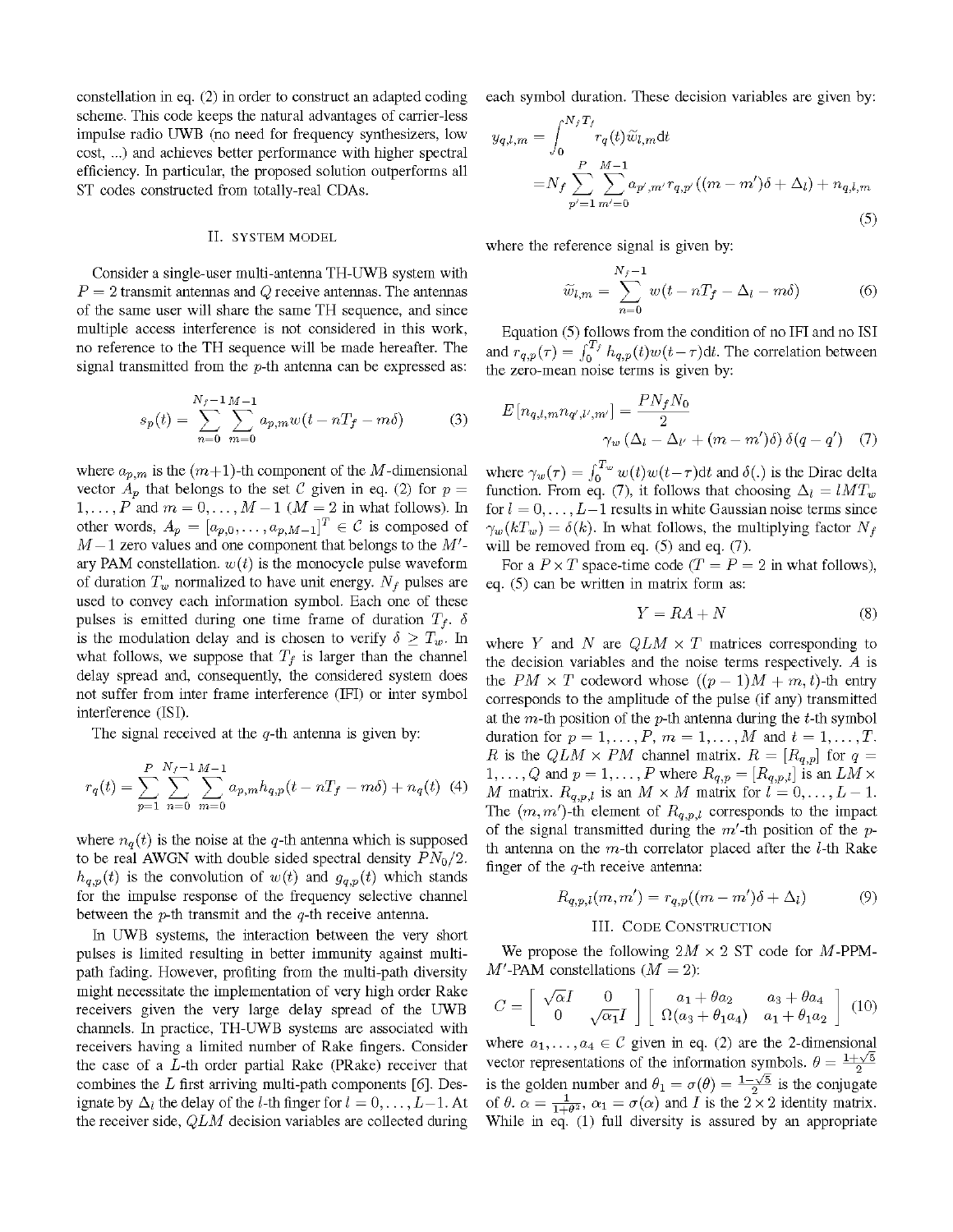choice of the scalar  $\gamma$ , the scheme proposed in eq. (10) is based on a  $2 \times 2$  unitary matrix  $\Omega$  given by:

$$
\Omega = \left[ \begin{array}{cc} 0 & -1 \\ 1 & 0 \end{array} \right] \tag{11}
$$

The proposed code verifies a large number of interesting properties given by the following propositions.

Proposition 1: The proposed code achieves a full transmit diversity order with 2-PPM- $M'$ -PAM constellations  $\forall M' \geq 1$ .

Proof: For this proof, we ignore the diagonal matrix in eq. (10) since it is common to all the codewords. Denote by  $\Delta C$ the difference between two ST codewords given by:

$$
\Delta C(x_1, x_2) = \begin{bmatrix} x_{1,1} & x_{1,2} & -\sigma(x_{2,2}) & \sigma(x_{2,1}) \\ x_{2,1} & x_{2,2} & \sigma(x_{1,1}) & \sigma(x_{1,2}) \end{bmatrix}^T
$$
(12)

where  $x_{i,j}$  is the j-th component of the vector  $x_i$  for  $i, j \in$  $\{1, 2\}$ . The vectors  $x_1$  and  $x_2$  belong to the set A given by:

$$
\mathcal{A} = \{a - a' + (b - b')\theta \; ; \; a, a', b, b' \in \mathcal{C}\} \subset \mathcal{O}_{\mathbb{K}}^2 \qquad (13)
$$

where  $\mathcal{O}_{\mathbb{K}} = \mathbb{Z}(\theta)$  is the ring of integers of the quadratic field extension  $\mathbb{K} = \mathbb{Q}(\sqrt{5})$ . Based on the rank criterion [7], the proposed code achieves full transmit diversity if  $\Delta C(x_1, x_2)$ has full rank for all values of  $(x_1,x_2) \in \mathcal{A}^2 \setminus \{(0,0)\}\$  where O is the 2-dimensional vector having zero components.

We first consider the case where at least one component of  $x_1$  or (and)  $x_2$  is equal to zero. Without loss of generality, we suppose that  $x_{1,1} = 0$ . Considering the first row of the matrix given in eq. (12), if  $\Delta C(x_1, x_2)$  is rank-deficient,  $x_{1,1} = 0$ implies that  $x_{2,1} = 0$ . This implies that  $\sigma(x_{2,1}) = 0$  since  $\{1,\theta\}$  defines an integral basis over  $\mathcal{O}_{\mathbb{K}}$ . Considering the last row of  $\Delta C(x_1, x_2)$  in eq. (12) this implies that  $\sigma(x_{1,2}) = 0$ and consequently  $x_{1,2} = 0$ . Considering the second row of  $\Delta C(x_1,x_2)$  this implies that  $x_{2,2} = 0$ . Therefore, if one of the vectors  $x_1$  and  $x_2$  has at least one zero component, then the only rank deficient matrix  $\Delta C(x_1,x_2)$  is the all-zero matrix  $(x_1 = x_2 = 0).$ 

Suppose that all the components of  $x_1$  and  $x_2$  are different from zero.  $\Delta C(x_1, x_2)$  is rank-deficient if:

$$
\frac{x_{2,1}}{x_{1,1}} = \frac{x_{2,2}}{x_{1,2}} = -\frac{\sigma(x_{1,1})}{\sigma(x_{2,2})} = \frac{\sigma(x_{1,2})}{\sigma(x_{2,1})} = k \tag{14}
$$

where  $k \in \mathbb{K}$  since all the components of  $\Delta C(x_1, x_2)$  belong to  $K$ . Equation (14) implies that:

$$
\begin{aligned} x_{2,1} &= k x_{1,1} = -k \sigma(k) x_{2,2} \\ &= -k^2 \sigma(k) x_{1,2} = -(k \sigma(k))^2 x_{2,1} \\ &= -(\mathrm{N}_{\mathbb{K}/\mathbb{Q}}(k))^2 x_{2,1} \end{aligned}
$$

implying that:

$$
(1 + (N_{K/\mathbb{Q}}(k))^2) x_{2,1} = 0 \tag{15}
$$

where  $N_{K/\mathbb{Q}}(k)$  is the algebraic norm of k. Since  $N_{K/\mathbb{Q}}(k) \in$ Q, then eq. (15) implies that  $x_{2,1} = 0$ . Since we previously showed that the nonzero matrix  $\Delta C(x_1, x_2)$  has full rank whenever one (or more) of the components of  $x_1$  and  $x_2$  is equal to zero, this implies that  $\Delta C(x_1, x_2)$  has full rank for all values of  $(x_1, x_2) \in \mathcal{A}^2 \setminus \{(0, 0)\}\$ and the proposed scheme permits to achieve a transmit diversity order of 2 with  $P = 2$ transmit antennas.

Unlike the codes from cyclic division algebras that are constructed from an algebraic non-norm integer, det  $((\Delta C)^T \Delta C)$ is not a rational integer and therefore the proposed code does not have a non-vanishing determinant. For the special case of binary PPM constellations, the following proposition holds:

Proposition 2: The proposed code has the same coding gain as the golden code with 2-PPM constellations.

*Proof*: For binary PPM constellations,  $C = \{ [1 \ 0]^T, [0 \ 1]^T \}$ and the set  $A$  in eq. (13) consists of the columns of the following matrix multiplied by  $\pm 1$ :

$$
\left[\begin{array}{cccc} 0 & 1 & \theta & 1+\theta & 1-\theta \\ 0 & -1 & -\theta & -1-\theta & -1+\theta \end{array}\right] \tag{16}
$$

Therefore, the components of vectors  $x_1$  and  $x_2$  are related to each other by:  $x_{i,2} = -x_{i,1}$  for  $i = 1, 2$ . Let  $a = x_{1,1}$  and  $b = x_{2,1}$ , introducing the diagonal matrix from eq. (10), eq. (12) can be written as:

$$
\Delta C(a,b) = \begin{bmatrix}\n\sqrt{\alpha}a & -\sqrt{\alpha}a & \sigma(\sqrt{\alpha}b) & \sigma(\sqrt{\alpha}b) \\
\sqrt{\alpha}b & -\sqrt{\alpha}b & \sigma(\sqrt{\alpha}a) & -\sigma(\sqrt{\alpha}a)\n\end{bmatrix}_{(17)}
$$

Designate by  $\Delta C_{i,j}$  the 2 × 2 matrix composed from the *i*-th and *j*-th rows of  $\Delta C$ . The following relation holds:

$$
\det\left((\Delta C)^{T} \Delta C\right) = \sum_{i=1}^{4} \sum_{j=i+1}^{4} \left(\det\left(\Delta C_{i,j}\right)\right)^{2}
$$
  
\n
$$
\geq \sum_{i=1}^{2} \sum_{j=3}^{4} \left(\det\left(\Delta C_{i,j}\right)\right)^{2}
$$
  
\n
$$
= 4N_{\mathbb{K}/\mathbb{Q}}(\alpha) \left((N_{\mathbb{K}/\mathbb{Q}}(a))^{2} + (N_{\mathbb{K}/\mathbb{Q}}(b))^{2}\right)
$$
  
\n
$$
= \frac{4}{5} \left((N_{\mathbb{K}/\mathbb{Q}}(a))^{2} + (N_{\mathbb{K}/\mathbb{Q}}(b))^{2}\right) \geq \frac{4}{5}
$$
(18)

where the last inequality holds since  $N_{K/\mathbb{Q}}(a)$  and  $N_{K/\mathbb{Q}}(b)$ are rational integers and since  $a$  and  $b$  can not be equal to zero simultaneously (for nonzero matrices  $\Delta C(a, b)$ ). The last two equalities follow from direct calculations. This implies that the coding gain of the proposed code with binary PPM constellations is given by:

$$
\delta_{min} = \min_{(a,b)\in\mathcal{C}^{\prime 2}\setminus\{(0,0)\}} \left| \det \left( (\Delta C(a,b))^T \Delta C(a,b) \right) \right|^{\frac{1}{2}} = \frac{2}{\sqrt{5}} \tag{19}
$$

where, from eq. (16),  $C' = \{a + b\theta \; ; \; a, b = 0, \pm 1\}.$ 

The golden code has a coding gain of  $\frac{4}{\sqrt{5}}$  with QAM and PAM constellations [1] and a coding gain of  $\frac{2}{\sqrt{5}}$  with M-PPM-M'-PAM constellations for  $M \geq 2$  [8]. From eq. (19), this implies that, for 2-PPM constellations, the proposed realvalued code has the same coding gain as the golden code.

For 2-PPM-M'-PAM with  $M' > 1$ , there is no closed form expression of the coding gain. By numerical evaluation, we find that the optimal coding gain of  $\frac{2}{\sqrt{5}}$  can be achieved for  $M' \in \{2, 4, 8\}$ . Note that high order PAM constellations have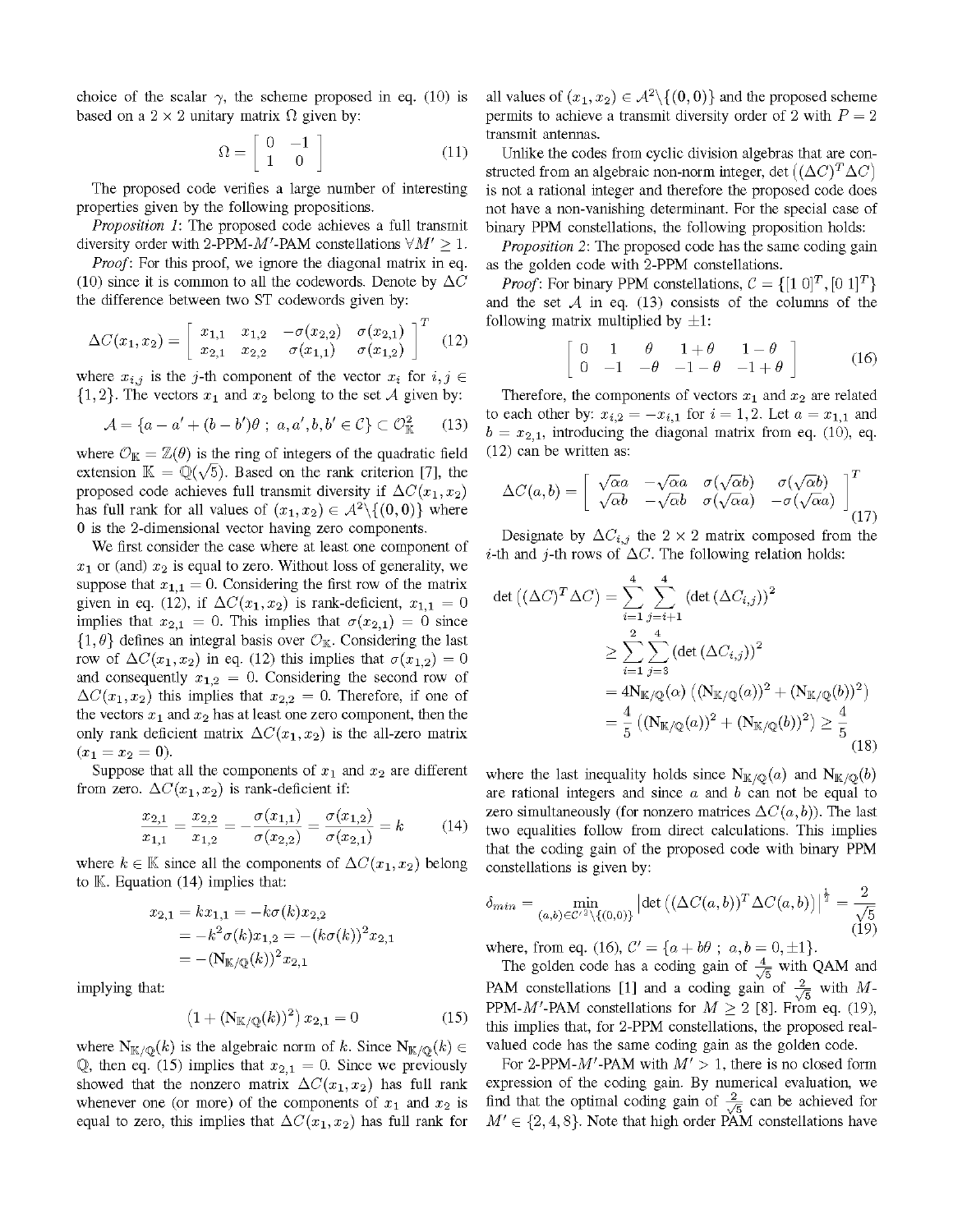

Fig. 1. The proposed code vs. the best previously known totally-real code (BPC) [3] with <sup>1</sup> receive antenna.

very poor performance and TH-UWB systems are generally associated with PPM ( $M' = 1$ ) or bi-orthogonal PPM ( $M' =$ 2). This shows the interest of the proposed code with these practical constellations.

Proposition 3: The proposed code is information lossless.

Proof: Concatenating the columns of the decision matrix Y in eq. (8) vertically one after the other, this equation can be written in an equivalent manner as:

$$
\text{vec}(Y) = (I_2 \otimes R)\Phi[a_1^T \ a_2^T \ a_3^T \ a_4^T]^T + \text{vec}(N) \tag{20}
$$

where, from eq. (10),  $\text{vec}(C) = \Phi[a_1^T \ a_2^T \ a_3^T \ a_4^T]^T$  and:

$$
\Phi = \begin{pmatrix}\n\sqrt{\alpha}I & \sqrt{\alpha}\theta I & 0 & 0 \\
0 & 0 & \sqrt{\alpha_1}\Omega & \sqrt{\alpha_1}\theta_1\Omega \\
0 & 0 & \sqrt{\alpha}I & \sqrt{\alpha}\theta I \\
\sqrt{\alpha_1}I & \sqrt{\alpha_1}\theta_1I & 0 & 0\n\end{pmatrix}
$$
(21)

where, in this case, 0 is the  $2 \times 2$  all-zero matrix. We can prove that  $\Phi$  is unitary which follows from the fact that the basis  $\sqrt{\alpha} \{1, \theta\}$  is orthonormal and  $\Omega^T \Omega = I$ . The fact that  $\Phi$  is unitary is sufficient for C to be information lossless [9]. In an equivalent way,  $C$  verifies the shaping constraint (the matrix  $\Omega$  only permutes the pulses transmitted during two consecutive modulation positions and inverses the polarity of the second pulse). Finally, since  $\Omega$  is unitary, the proposed code has a uniform average transmitted energy per antenna and per position.

# IV. SIMULATIONS AND RESULTS

The PQ channels between the different antennas are generated independently according to the channel model recommendation CM2 [10] which corresponds to non-line-of-sight (NLOS) conditions. The pulse waveform  $w(t)$  is chosen be the second derivative of the Gaussian function with a duration of 0.5 ns and we fix  $\delta = T_w$ . The frame duration  $T_f$  is chosen to be  $T_f = 100$  ns which is larger than the maximum delay



Fig. 2. The new code (NC) vs. the golden code (GC) [1] with 2 receive antennas.

spread of CM2 [10].  $N_f$  has no effect on the performance in single user situations and it is fixed to 1.

Fig. <sup>1</sup> compares the proposed code with the best previously known totally-real code (inter symbol coding scheme in [3]). One receive antenna is used with L-th order PRakes and 2- PPM- $M'$ -PAM constellations for different values of  $L$  and  $M'$ . Performance gains in the order of 1 dB are obtained at a symbol error rate of  $10^{-3}$  with different constellation sizes.

In Fig. 2, the proposed code is compared with [1]. In this figure, for comparison reasons and even though it may seem practically infeasible, the UWB receivers are supposed to be equipped with IQ front ends. Results show the high performance levels achieved by the proposed scheme. Even though it is real-valued, it shows exactly the same performance as the best known  $2 \times 2$  code.

## V. CONCLUSION

We investigated the problem of constructing ST coding schemes suitable for UWB systems using 2-PPM-M'-PAM. The proposed construction solves the problem of the nonexistence of energy-balanced, information lossless and totallyreal constructions. The proposed solution outperforms the best known totally-real ST code based on cyclic division algebras.

#### **REFERENCES**

- [1] J.-C. Belfiore, G. Rekaya, and E. Viterbo, "The Golden code: a 2 x 2 full-rate space-time code with nonvanishing determinant," IEEE Trans. Inform. Theory, vol. 51, no. 4, pp. 1432-1436, April 2005.
- [2] L. Yang and G. B. Giannakis, "Analog space-time coding for multiantenna ultra-wideband transmissions," IEEE Trans. Commun., vol. 52, pp. 507-517, March 2004.
- [3] C. Abou-Rjeily, N. Daniele, and J.-C. Belfiore, "Space time coding for multiuser ultra-wideband communications," IEEE Trans. Commun., accepted for publication.
- [4] F. Oggier, G. Rekaya, J.-C. Belfiore, and E. Viterbo, "Perfect space time block codes," IEEE Trans. Inform. Theory, submitted for publication.
- [5] B. A. Sethuraman, B. S. Rajan, and V. Shashidhar, "Full-diversity, high rate space-time block codes from division algebras," IEEE Trans. Inform. Theory, vol. 49, pp. 2596-2616, October 2003.